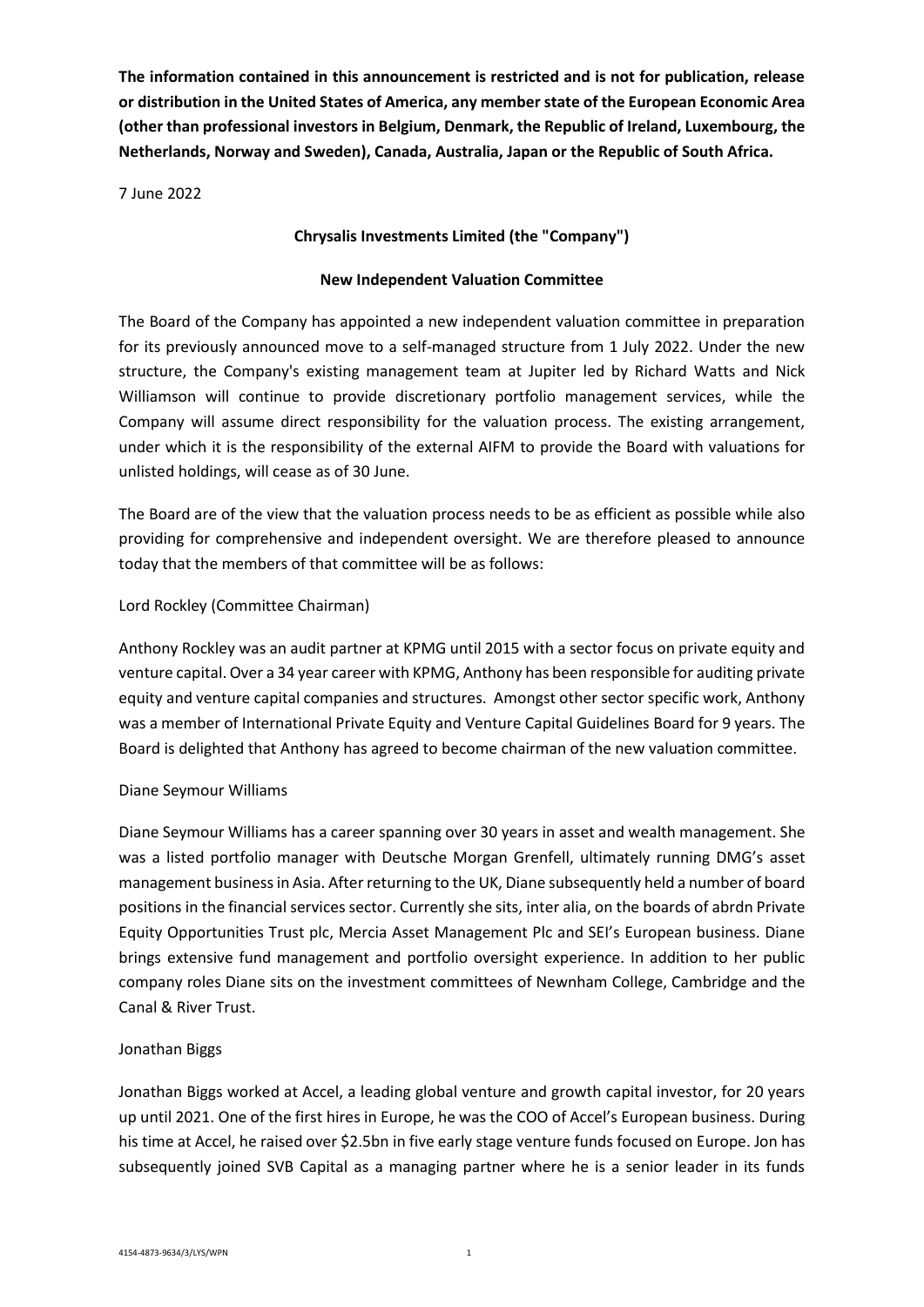management business. Jonathan's venture investing experience in the Company's sector over many years will be extremely helpful to the committee in its assessment of the portfolio.

The fourth member of the committee will be Tim Cruttenden who has been a director of the Company since its formation. Tim is CEO of VenCap International plc, one of Europe's largest fund of fund investors in the venture and growth capital sectors. Tim's knowledge of the sector, portfolios and investments will be extremely beneficial to the committee.

Andrew Haining, Chairman of the Company commented:

*"I am delighted that Chrysalis has been able to attract such a well-qualified group of individuals whose combined skill sets cover all the aspects required for the valuing of an unlisted portfolio. Credibility in our valuation process is absolutely fundamental to our shareholders. I am sure the new committee will provide fresh input and rigour, enabling us to build on the work carried out by the Jupiter valuation committee. I believe our existing (and prospective) shareholders will be able to take great comfort from the combined experience being brought to bear in our valuation process going forward.* 

*One of our key goals is to make the valuation process for Chrysalis as efficient and timely as possible whilst at the same time satisfying the market's requirement for thoroughness, independence and consistency. I am certain the skills these new committee members bring will enable us to achieve that goal."*

#### **-ENDS-**

For further information, please contact:

| Media:                                                                             |                           |
|------------------------------------------------------------------------------------|---------------------------|
| <b>Montfort Communications:</b>                                                    | +44 (0) 7542 846 844      |
| Charlotte McMullen / Georgia Colkin / Lesley<br>Kezhu Wang                         | chrysalis@montfort.london |
| <b>Jupiter Asset Management:</b><br>James Simpson                                  | +44 (0) 20 3817 1696      |
| Liberum:<br>Darren Vickers / Owen Matthews / Chris Clarke                          | +44 (0) 20 3100 2000      |
| Numis:<br>Nathan Brown/ Matt Goss                                                  | +44 (0) 20 7260 1000      |
| <b>Maitland Administration (Guernsey) Limited:</b><br>Elaine Smeja / Aimee Gontier | +44 (0) 1481 749364       |

#### LEI: 213800F9SQ753JQHSW24

A copy of this announcement will be available on the Company's website at: